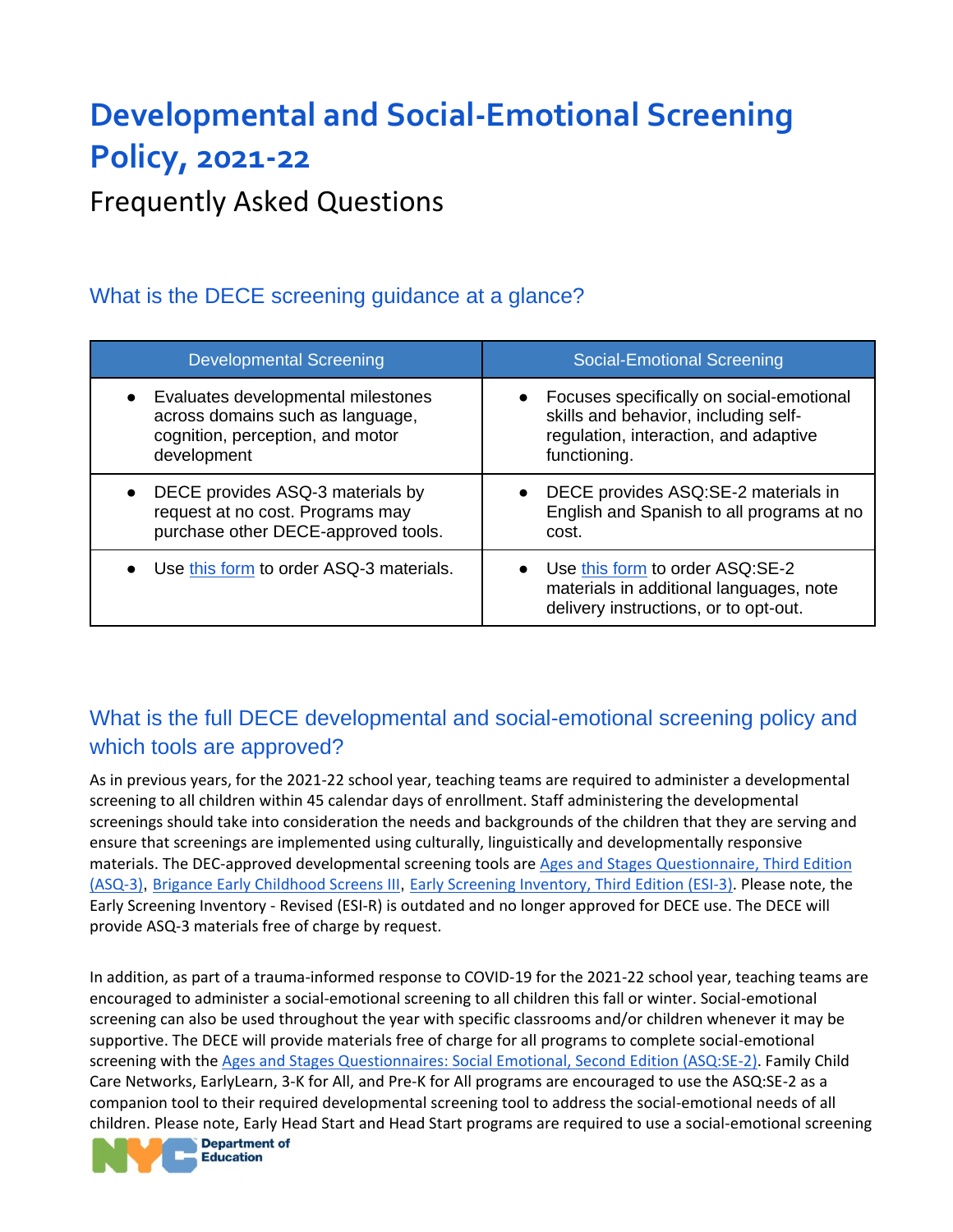tool; please see the Head Start Program Performance Standards for more information.

For more information, please see the **Infohub**. For questions, please contact

[developmentalscreening@schools.nyc.gov.](mailto:developmentalscreening@schools.nyc.gov) Please see below for more information regarding developmental and social-emotional screening by program type (EarlyLearn, 3-K for All, Pre-K for All, Family Child Care Networks, Early Head Start, and Head Start).

#### EarlyLearn, 3-K for All, and Pre-K for All

Programs are required to use *one* of the following developmental screening tools:

- [Ages and Stages Questionnaire, Third Edition \(ASQ-3\)](https://brookespublishing.com/product/asq-3/)
- [Brigance Early Childhood Screens III](https://www.curriculumassociates.com/)
- [Early Screening Inventory, Third Edition \(ESI-3\)](https://www.pearsonassessments.com/store/usassessments/en/Store/Professional-Assessments/Academic-Learning/Brief/The-Early-Screening-Inventory-%7C-Third-Edition/p/100001986.html)

The DECE will provide materials for the Ages and Stages Questionnaire, Third Edition (ASQ-3) developmental screening tool by request at no charge. Programs can continue to purchase other approved screening tools, not provided by the DOE by visiting the publishers' websites. To confirm which developmental screening tool your site will use, and to order ASQ-3 materials, click [here.](https://prek4all.az1.qualtrics.com/jfe/form/SV_6LOy1WNwAEfQ5ro)

In addition, programs are encouraged to use the [Ages and Stages Questionnaires: Social Emotional, Second](https://agesandstages.com/products-pricing/asqse-2/)  [Edition \(ASQ:SE-2\)](https://agesandstages.com/products-pricing/asqse-2/) as their social-emotional screening tool. All early childhood programs will receive ASQ:SE-2 materials in English and Spanish at the start of the 2021-22 school year. Please note, ASQ:SE-2 materials can be photocopied and reprinted at your program as your wish, year after year - be sure to keep your master copies in a safe place. To order ASQ:SE-2 materials in Arabic and/or French, note special delivery instructions, or to optout of receiving ASQ:SE-2 materials, click [here.](https://prek4all.az1.qualtrics.com/jfe/form/SV_a3meGpRbgrUN6Au) Please look for additional information regarding social-emotional screening and ASQ:SE-2 professional learning opportunities in the coming months.

Programs should submit developmental and social-emotional screening outcomes to the Vendor or Payroll Portal.

#### Family Child Care Networks

Networks are required to use *one* of the following developmental screening tools:

- [Ages and Stages Questionnaire, Third Edition \(ASQ-3\)](https://brookespublishing.com/product/asq-3/)
- [Brigance Early Childhood Screens III](https://www.curriculumassociates.com/)

The DECE will provide materials for the Ages and Stages Questionnaire, Third Edition (ASQ-3) developmental screening tool by request at no charge. Networks can continue to purchase other approved screening tools, not provided by the DOE by visiting the publishers' websites. To confirm which developmental screening tool your site will use, and to order ASQ-3 materials, click [here.](https://prek4all.az1.qualtrics.com/jfe/form/SV_6LOy1WNwAEfQ5ro)

In addition, networks are encouraged to use the [Ages and Stages Questionnaires: Social Emotional, Second](https://agesandstages.com/products-pricing/asqse-2/)  [Edition \(ASQ:SE-2\)](https://agesandstages.com/products-pricing/asqse-2/) as their social-emotional screening tool. All networks will receive ASQ:SE-2 materials in English and Spanish at the start of the 2021-22 school year. Please note, ASQ:SE-2 materials can be photocopied and reprinted at your program as your wish, year after year - be sure to keep your master copies in a safe place.

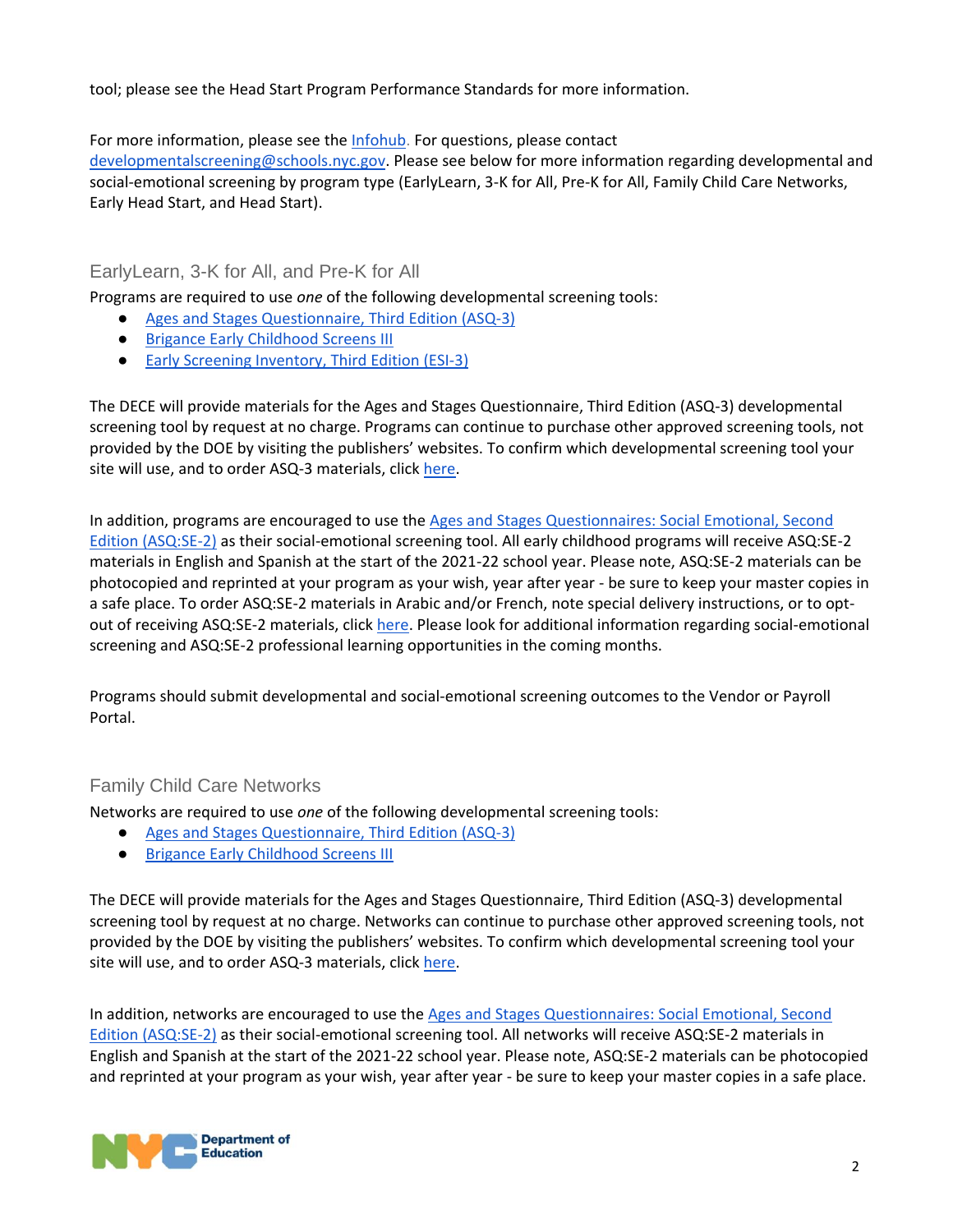To order ASQ:SE-2 materials in Arabic and/or French, note special delivery instructions, or to opt-out of receiving ASQ:SE-2 materials, click [here.](https://prek4all.az1.qualtrics.com/jfe/form/SV_a3meGpRbgrUN6Au) Please look for additional information regarding social-emotional screening and ASQ:SE-2 professional learning opportunities in the coming months.

Networks should record developmental and social-emotional screening outcomes. The method of recording is at the discretion of the network.

#### Early Head Start and Head Start

Programs must use *one* of the following screening tool options:

- [Ages and Stages Questionnaire, Third Edition \(ASQ-3\)](https://brookespublishing.com/product/asq-3/) used alongsid[e Ages and Stages Questionnaires](https://agesandstages.com/products-pricing/asqse-2/)  [Social Emotional, Second Edition \(ASQ:SE-2\)](https://agesandstages.com/products-pricing/asqse-2/)
- [Early Screening Inventory, Third Edition \(ESI-3\)](https://www.pearsonassessments.com/store/usassessments/en/Store/Professional-Assessments/Academic-Learning/Brief/The-Early-Screening-Inventory-%7C-Third-Edition/p/100001986.html) used alongsid[e Ages and Stages Questionnaires](https://agesandstages.com/products-pricing/asqse-2/)  Social [Emotional, Second Edition \(ASQ:SE-2\).](https://agesandstages.com/products-pricing/asqse-2/)
- [Brigance Early Childhood Screens III](https://www.curriculumassociates.com/)

For more information, please see the Head Start Program Performance Standards. To confirm which developmental screening tool your site will use, and to order ASQ-3 materials, clic[k here.](https://prek4all.az1.qualtrics.com/jfe/form/SV_6LOy1WNwAEfQ5ro) All programs will receive ASQ:SE-2 materials in English and Spanish at the start of the 2021-22 school year. Please note, ASQ:SE-2 materials can be photocopied and reprinted at your program as your wish, year after year - be sure to keep your master copies in a safe place. To order ASQ:SE-2 materials in Arabic and/or French, note special delivery instructions, or to opt-out of receiving ASQ:SE-2 materials, click [here.](https://prek4all.az1.qualtrics.com/jfe/form/SV_a3meGpRbgrUN6Au)

Programs should submit developmental and social-emotional screening outcomes to the Vendor or Payroll Portal.

## What is a social-emotional screening tool, and how is it different from a developmental screening tool?

Social-emotional screening tools like the ASQ:SE-2 focus specifically on social-emotional skills and behavior. The ASQ:SE:-2 addresses seven key behavioral areas, including self-regulation, compliance, social-communication, adaptive functioning, autonomy, affect, and interaction with people.

Developmental screening tools like the ASQ-3 and the ESI-3 focus on other domains of learning including communication, gross motor, find motor, problem solving, and personal-social. Using a social-emotional screening tool in addition to a developmental screening tool provides a more complete view of a child's development, and can support early childhood programs and families to identify potential developmental and instructional needs.

# Why is it important to complete social-emotional screening using ASQ:SE-2?

Healthy social-emotional development forms a foundation for lifelong success. Young children are developing crucial skills that will help them thrive long-term, skills like: regulating their emotions, making friends, and navigating social situations. Nurturing these skills helps children in the short-term too. Children use their social

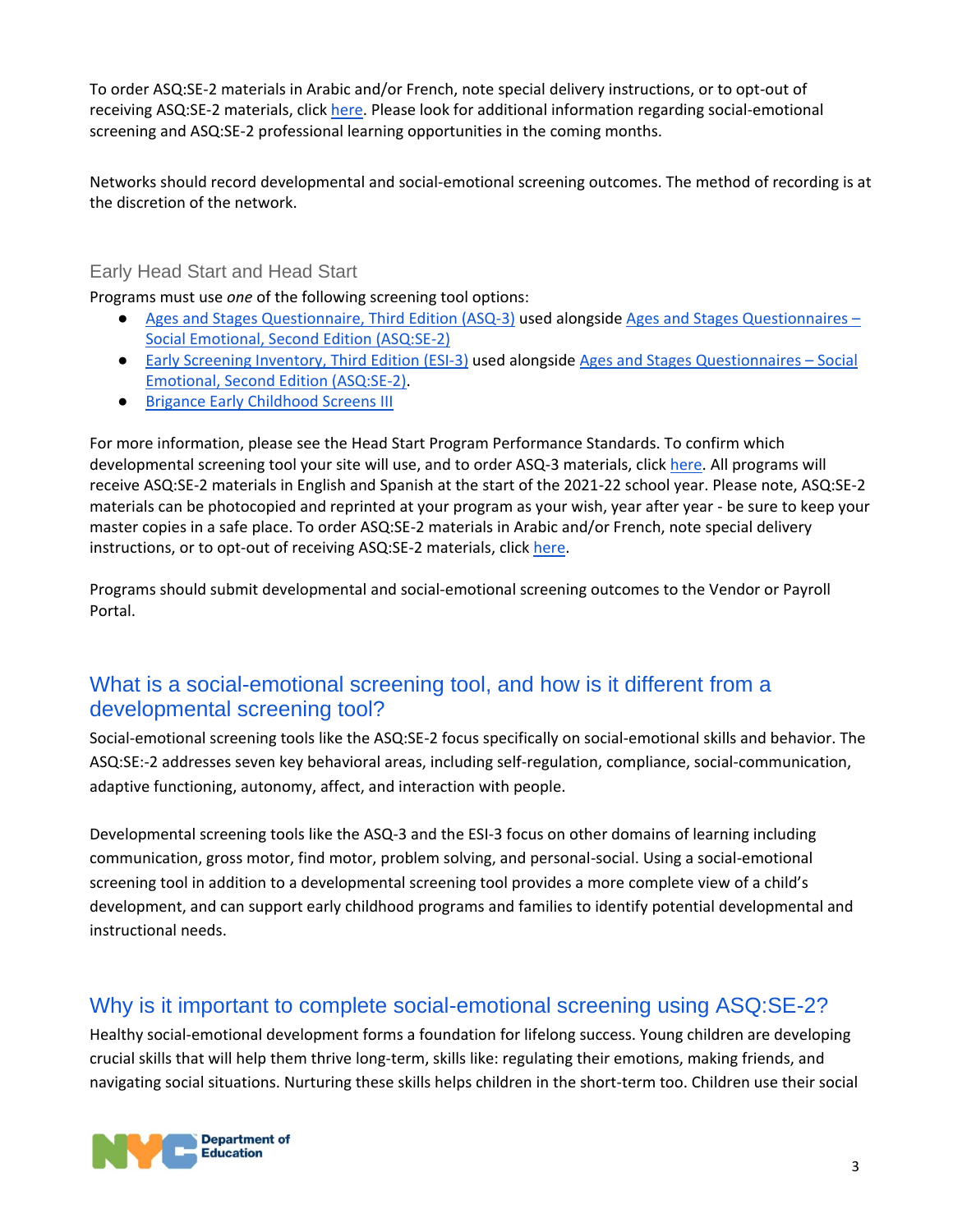and emotional skills in the classroom everyday to persist at tasks, regulate their responses to feelings like frustration or joy, and engage in meaningful play with their peers. All of these skills help children cope with stress and be their best.

Children need intentional instruction and practice to master social and emotional skills. Like any other content area, it takes intentional instruction. Knowing where to start is key, and the ASQ:SE-2 provides educators with a deeper understanding of each child's unique strengths and needs. This allows educators to meaningfully plan for supporting the entire class and individual children.

The ASQ:SE-2 also brings families and educators together around one of the most powerful tools we have to give our children: a solid foundation of social and emotional wellbeing. The ASQ:SE-2 tool is designed to be completed by families. This approach helps establish early and ongoing two-way family engagement, empowers families as the experts of their children, and creates an opportunity for both families and programs to learn more about child development together. These practices promote families' roles as primary caregivers, teachers, and advocates, and support families and programs to understand and respond to the needs of children. They are particularly important in the context of COVID-19 as these practices are key protective factors that help families and children mitigate the adverse impacts of trauma.

Adding ASQ:SE-2 as a companion to a developmental screening tool provides a fuller picture of a child's development. Pairing these tools provides a more thorough practice to learn about the children in your program, and provides an additional platform for engaging with families.

# How does the ASQ:SE-2 work? Who completes the questionnaire?

The ASQ:SE-2 system is composed of questionnaires designed to be completed by a child's family. It supports communication with families and provides an opportunity for teaching teams to build connections with families. It also provides an opportunity for both families and programs to learn more about child development.

Programs and families work together to complete the six steps of the ASQ:SE-2.

- 1. Teaching teams choose the right questionnaire for the child's age.
- 2. Teaching teams give the questionnaire to the family to complete, either in hard copy or electronically, and return.
- 3. Families complete the questionnaire. The questionnaire takes about 10-15 minutes to complete. Teaching teams support families with any questions.
- 4. Teaching teams score and interpret results.
- 5. Teaching teams share results with families.
- 6. Teaching teams and families discuss next steps.

The administration of the ASQ:SE-2 questionnaire is flexible to fit the needs of your program. Questionnaires may be completed in collaboration with families when families visit your program, or during a home visit, if applicable; completed during a telephone interview with the child's family; or mailed or emailed to the family. Support families with understanding items and marking responses, if needed. Sites may consider using parent coordinators, if available, to support conversations with families about the ASQ:SE-2.

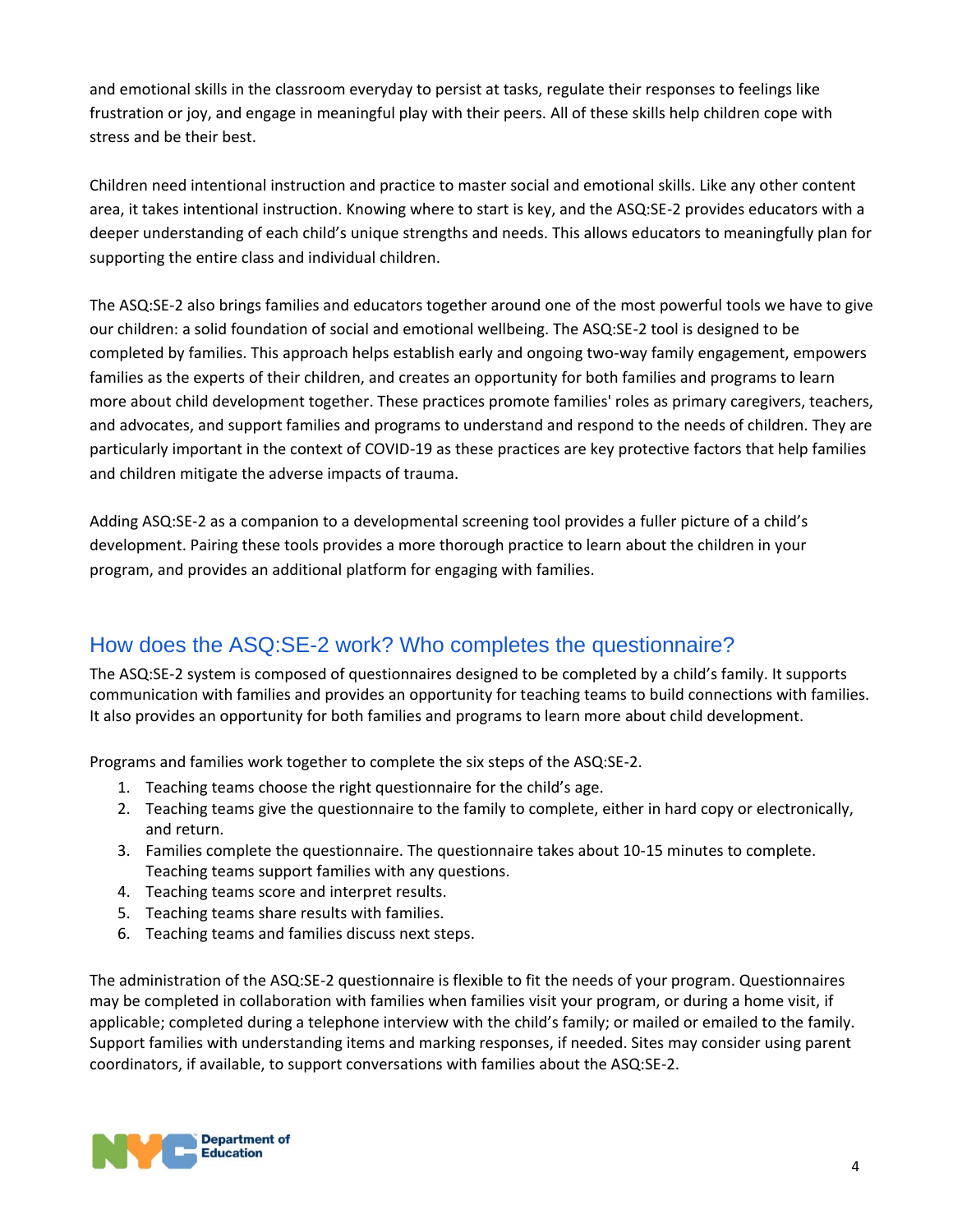## What materials do I need to implement ASQ:SE-2 at my site? What training will the DECE offer?

As part of a trauma-informed response to COVID-19 for the 2021-22 school year, the DECE will provide ASQ:SE-2 materials to all sites free of charge. All early childhood programs will receive ASQ:SE-2 materials in English and Spanish at the start of the 2021-22 school year. To order ASQ:SE-2 materials in Arabic and/or French, share special delivery instructions, or to opt-out of receiving ASQ:SE-2 materials, complete the form [here.](https://prek4all.az1.qualtrics.com/jfe/form/SV_a3meGpRbgrUN6Au) In addition to receiving ASQ:SE-2 materials in hard copy, all programs will have access to the ASQ Online system in order to provide electronic versions of the questionnaires to families if they prefer.

*Please note that ASQ:SE-2 materials may be photocopied and reprinted at your program as you wish, year after year, so that your site will not have to wait for material deliveries in the future. Be sure to keep your master copies in a safe place!*

Please also note that self-paced ASQ:SE-2 professional learning course is now available on Protraxx. You and other members of your teaching team can review the three modules to create an implementation plan in anticipation of the materials. This course will review the Division of Early Childhood Education developmental screening policy, how to partner with families and caregivers to complete the ASQ, and how to score ASQ and interpret scores. To enroll in this course, please follow the steps below:

- 1. Visit: [idpcloud.nycenet.edu.](http://idpcloud.nycenet.edu/)
- 2. Enter your DOE credentials *(for district school educators, this is your @schools.nyc.gov credentials; for NYCEEC educators, this is your @doeexternal.nyc credentials\*)*
- 3. Click on the **Protraxx icon** to direct to the ProTraxx learning management system.
- 4. Under the Enrollment drop-down, select "Search Courses."
- 5. Using the Keyword field, enter "ASQ:SE-2: Introduction to the Ages and Stages Questionnaire Social-Emotional Screening Tool" click the search/filter button
	- a. (please make sure that your search matches the title of the online course exactly, and that you are not using any other search terms like date range, or subject area)
- 6. Select View Details button next to the course.
- 7. At the top of the course page, click Enroll (if you haven't already), and then select "Launch Course."

\*A note for **NYCEEC** educators: To access DOE-supported tech applications such as Protraxx, Zoom, Google Classroom and more, you will need a DOE Account (a doeexternal.nyc account). If you work in a NYCEEC and you do not have a doeexternal.nyc account, you can request one by completing the DOE Account Request Form:

[https://bit.ly/DOEexternalAccountRequest.](https://bit.ly/DOEexternalAccountRequest) If you need to reset the password for your existing DOE external account, please use th[e Password Reset Tool to create a new password](https://idm.nycenet.edu/externalss/index.html) (using **Personal Details**).

## Will we need to complete social-emotional screening within the 45-day window required for developmental screening?

For EarlyLearn, 3-K for All, Pre-K for All, and Family Child Care Networks, programs are encouraged to complete social-emotional screening at the beginning of the year. If programs are using ASQ-3 as their developmental screening tool, it may be easiest to package the ASQ-3 and ASQ:SE-2 questionnaires together for families to complete at one time. However, there is no required timeline for the ASQ:SE-2. You may also use this tool again throughout the year with entire classrooms or individual children to get a better understanding of their growth and how to best support teachers, children, and/or families.